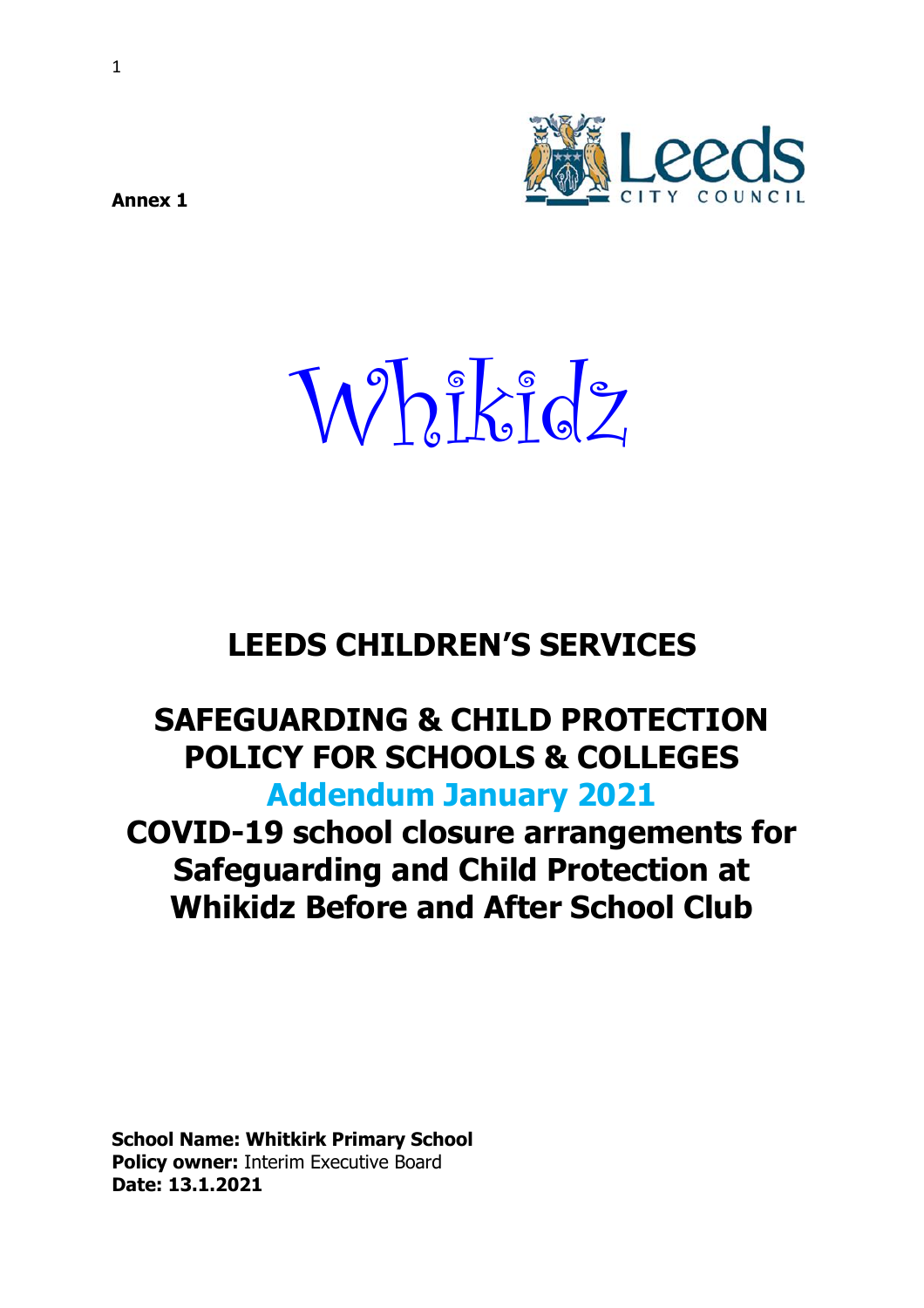# **Date shared with staff: 13.01.2021**

| 1.  |                                                                                          |
|-----|------------------------------------------------------------------------------------------|
| 2.  |                                                                                          |
| З.  |                                                                                          |
| 4.  |                                                                                          |
| 5.  |                                                                                          |
| 6.  |                                                                                          |
| 7.  |                                                                                          |
| 8.  |                                                                                          |
| 9.  |                                                                                          |
| 10. |                                                                                          |
| 11. |                                                                                          |
|     |                                                                                          |
|     |                                                                                          |
|     |                                                                                          |
|     |                                                                                          |
|     | 16. Staff who bring their own children into school due to a lack of suitable alternative |
|     |                                                                                          |
|     |                                                                                          |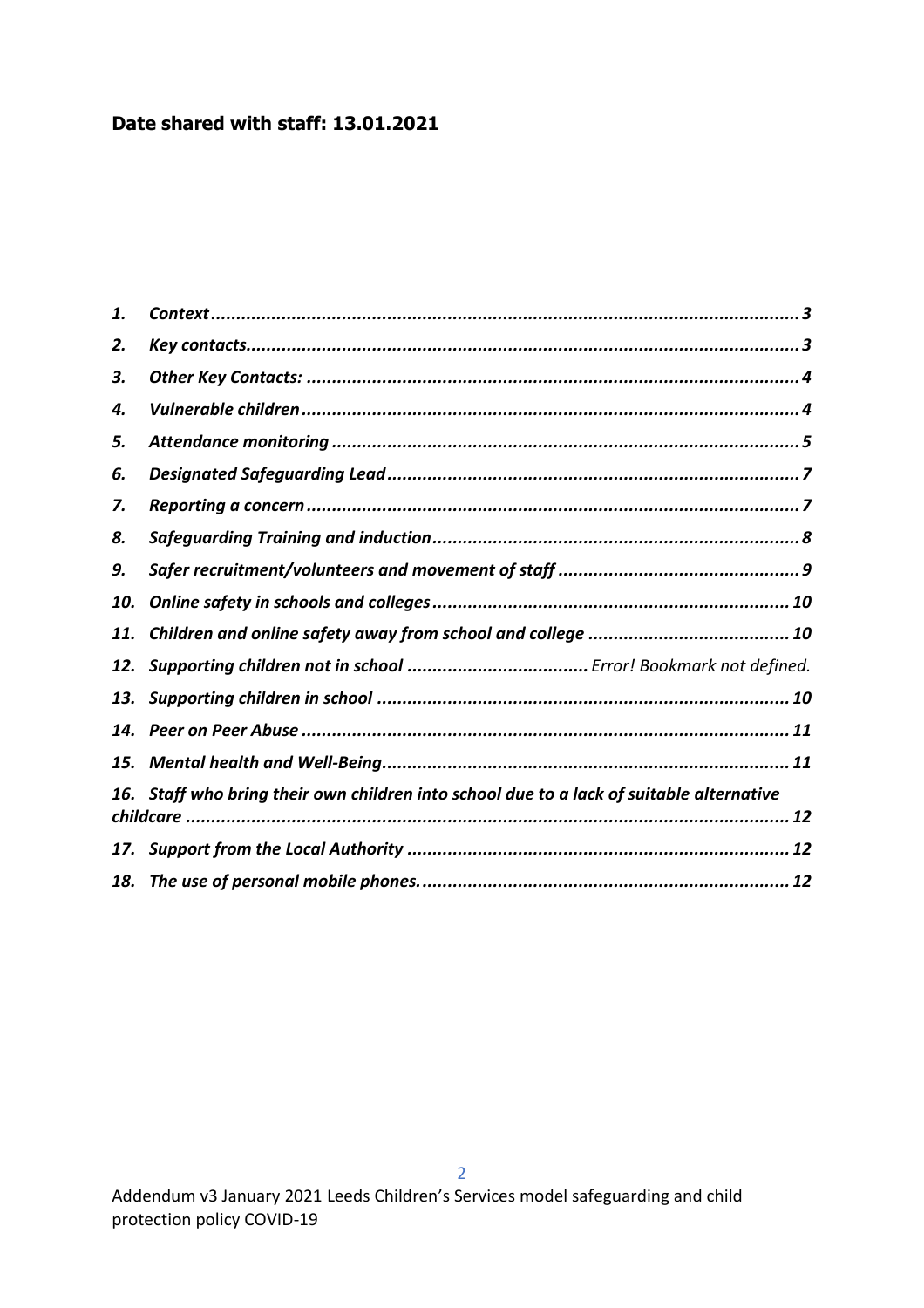## <span id="page-2-0"></span>**1. Context**

From 5<sup>th</sup> January 2021 parents were asked to keep their children at home, wherever possible, and for schools to remain open only for those children of workers critical to the COVID-19 response who absolutely need to attend and children who are vulnerable and cannot be safely cared for at home.

It is the responsibility of Whikidz for safeguarding and child protection for all pupils who are attending their club regardless of whether they are on roll at that school.

All staff working in Whikidz should understand their specific roles in the safeguarding of children.

This addendum of the Whitkirk Kids Club Safeguarding and Child Protection policy contains details of our individual safeguarding arrangements in the following areas:

## <span id="page-2-1"></span>**2. Key contacts**

| <b>Role</b>                                   | <b>Name</b>                  | <b>Contact</b><br>number | <b>Email</b>            |
|-----------------------------------------------|------------------------------|--------------------------|-------------------------|
| Designated<br>Safeguarding<br>Lead            | Jill Carter                  | 0113 2602411             | Whikidz@hotmail.com     |
| Deputy<br>Designated<br>Safeguarding<br>Leads | Joel Davy                    | 0113 2602411             | Whikidz@hotmail.com     |
| Designated<br>Safeguarding<br>Lead            | Afua<br>Downes               | 0113 260<br>6230         | downesa@wps.rklt.co.uk  |
| Deputy<br>Designated<br>Safeguarding<br>Leads | Gemma<br>Quarmby             | 0113 260<br>6230         | quarmbyg@wps.rklt.co.uk |
| <b>Headteacher</b>                            | <b>Helen</b><br><b>Stout</b> | 0113 260<br>6230         | stouth@rklt.co.uk       |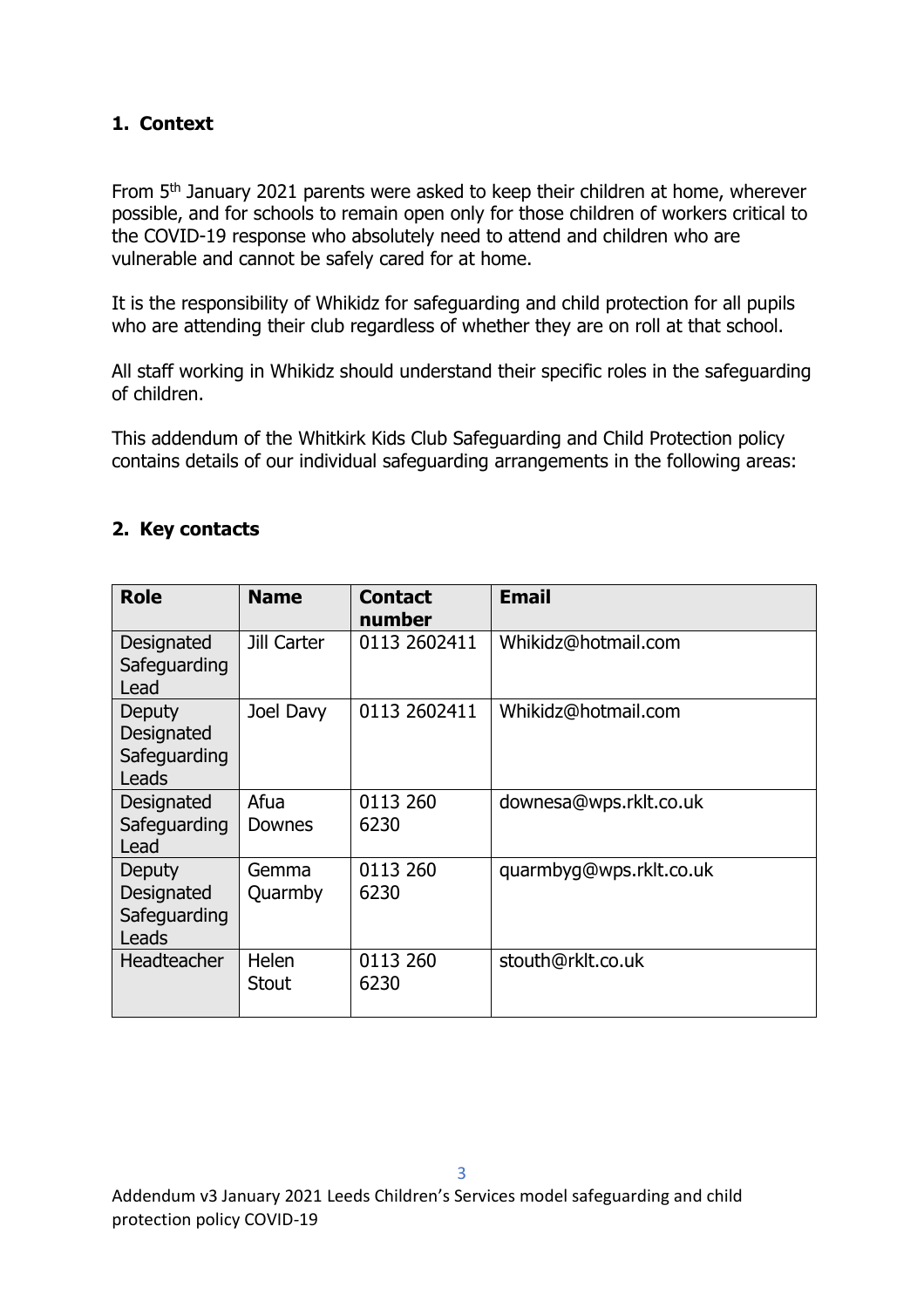### <span id="page-3-0"></span>**3. Other Key Contacts:**

| <b>Children's Services Education Safeguarding Team</b> | 0113 3789685 |
|--------------------------------------------------------|--------------|
| <b>Email: estconsultation@leeds.gov.uk</b>             |              |
| Children's social work service duty and advice team    | 0113 3760336 |
| Email: childscreening@leeds.gov.uk                     |              |
| <b>Emergency Duty Team (Out of hours)</b>              | 0113 5350600 |
| Email: childrensEDT@leeds.gov.uk                       |              |
| <b>Prevent Team</b>                                    | 0113 5350810 |
| Email: prevent@leeds.gov.uk                            |              |
| <b>LADO service</b>                                    | 0113 3789687 |
| Email: lado@leeds.gov.uk                               |              |
| <b>Leeds Schools Crisis line</b>                       | 0113 3783645 |
| <b>CLUSTER (Temple Newsome Community Partnership)</b>  |              |
| Email: r.stockdill@tmhs.co.uk                          |              |

## <span id="page-3-1"></span>**4. Vulnerable children**

As outlined in government guidance published in January 2021 vulnerable children and young people are defined as those who:

- are assessed as being in need under section 17 of the Children Act 1989, including children and young people who have a child in need plan, a child protection plan or who are a looked-after child;
- have an education, health and care (EHC) plan;
- have been identified as otherwise vulnerable by educational providers or local authorities (including children's social care services), and who could therefore benefit from continued full-time attendance, this might include:
	- $\circ$  children and young people on the edge of receiving support from children's social care services or in the process of being referred to children's services
	- o adopted children or children on a special guardianship order
	- o those at risk of becoming NEET ('not in employment, education or training')
	- o those living in temporary accommodation
	- o those who are young carers
	- $\circ$  those who may have difficulty engaging with remote education at home (for example due to a lack of devices or quiet space to study)
	- o care leavers
	- o others at the provider and local authority's discretion including pupils and students who need to attend to receive support or manage risks to their mental health.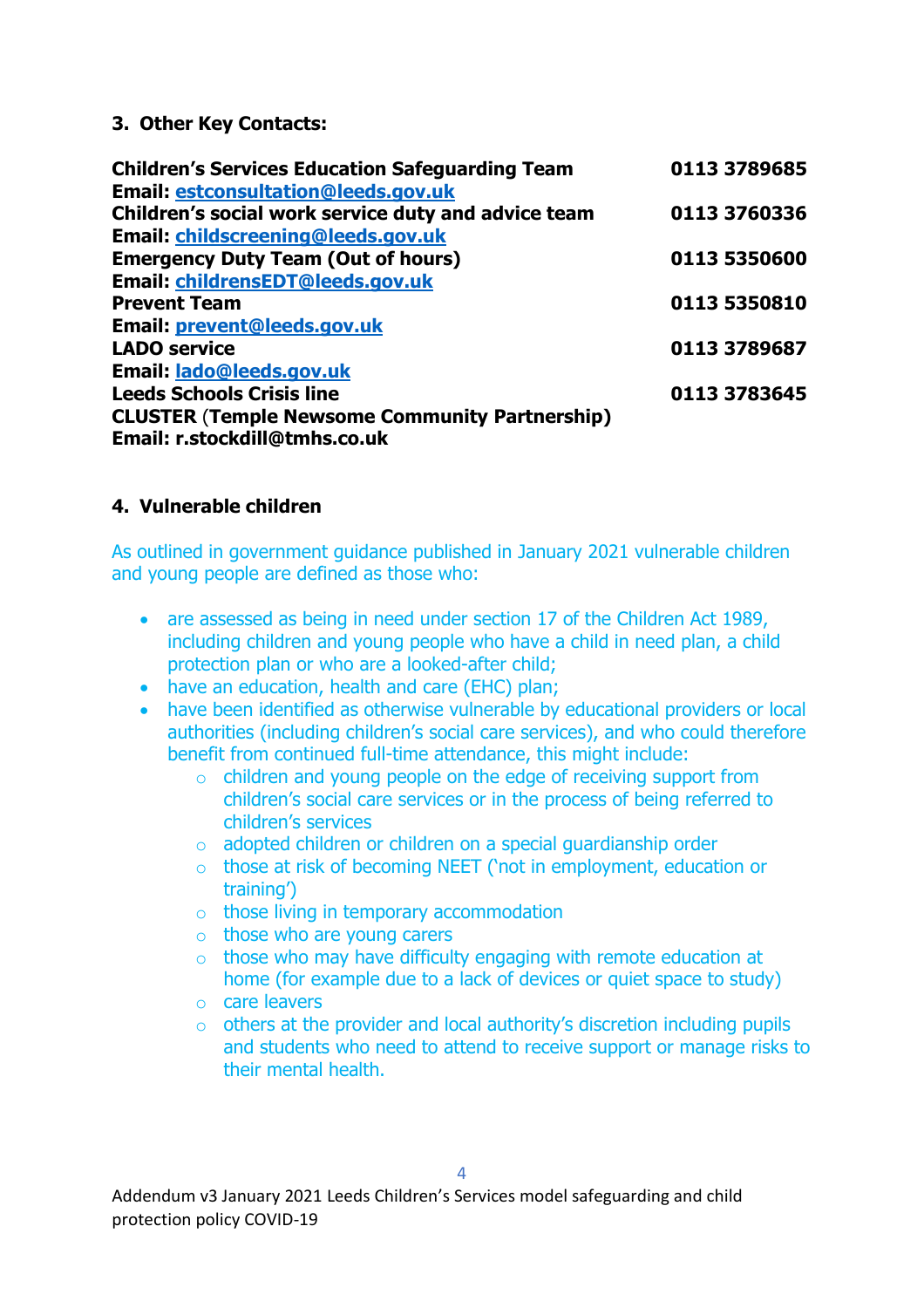Eligibility for free school meals in and of itself is not a determining factor in assessing vulnerability.

Senior leaders, especially the Designated Safeguarding Lead (and deputy) know who our most vulnerable children are. They have the flexibility to offer a place to those on the edge of receiving children's social care support.

Whitkirk Kids Club will continue to work with and support children's social workers to help protect vulnerable children. This includes working with and supporting children's social workers and the local authority virtual school head (VSH) for lookedafter and previously looked-after children. The lead person for this will be: Mrs Jill Carter.

There is an expectation that vulnerable children who have a social worker will attend an education setting, so long as they do not have underlying health conditions that put them at increased risk. In circumstances where a parent does not want to bring their child to an education setting, and their child is considered vulnerable, the social worker and Whitkirk Kids Club will explore the reasons for this directly with the parent.

Where parents are concerned about the risk of the child contracting COVID19, Whitkirk Kids Club or the social worker will talk through these anxieties with the parent/carer following the advice set out by Public Health England.

### <span id="page-4-0"></span>**5. Attendance monitoring**

To support the above, Whitkirk Kids Club will, when communicating with parents/carers and carers, confirm emergency contact numbers are correct and ask for any additional emergency contact numbers where they are available.

In all circumstances where a vulnerable child does not take up their place, or discontinues, Whitkirk Kids Club will notify their social worker.

To support the above, Whitkirk Kids Club will, when communicating with parents/carers and carers, confirm emergency contact numbers are correct and ask for any additional emergency contact numbers where they are available.

In all circumstances where a vulnerable child with a social worker does not take up their place at school, or discontinues, Whitkirk Kids Club will notify their allocated social worker.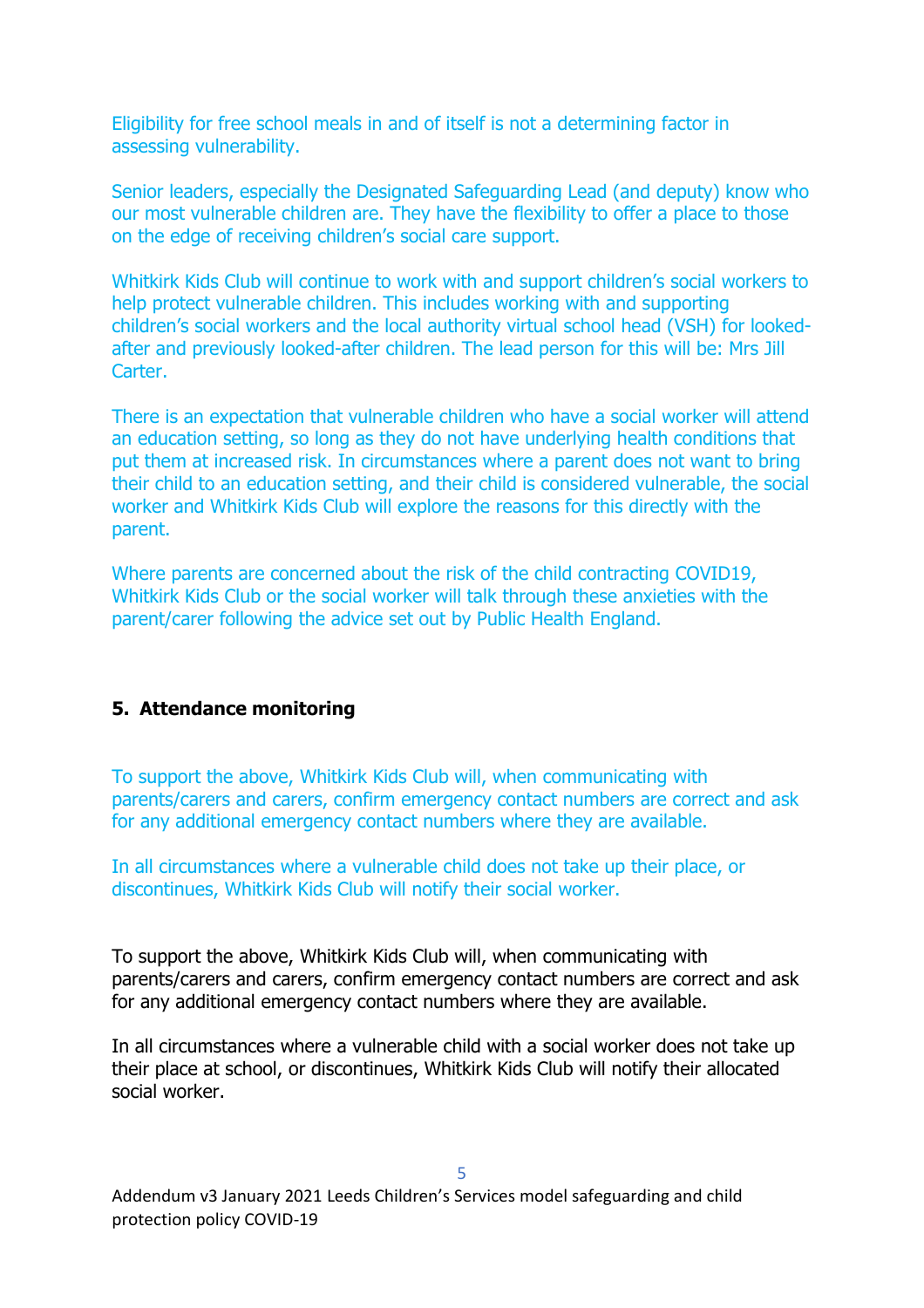Children on the Clinically Extremely Vulnerable list are not expected to attend club.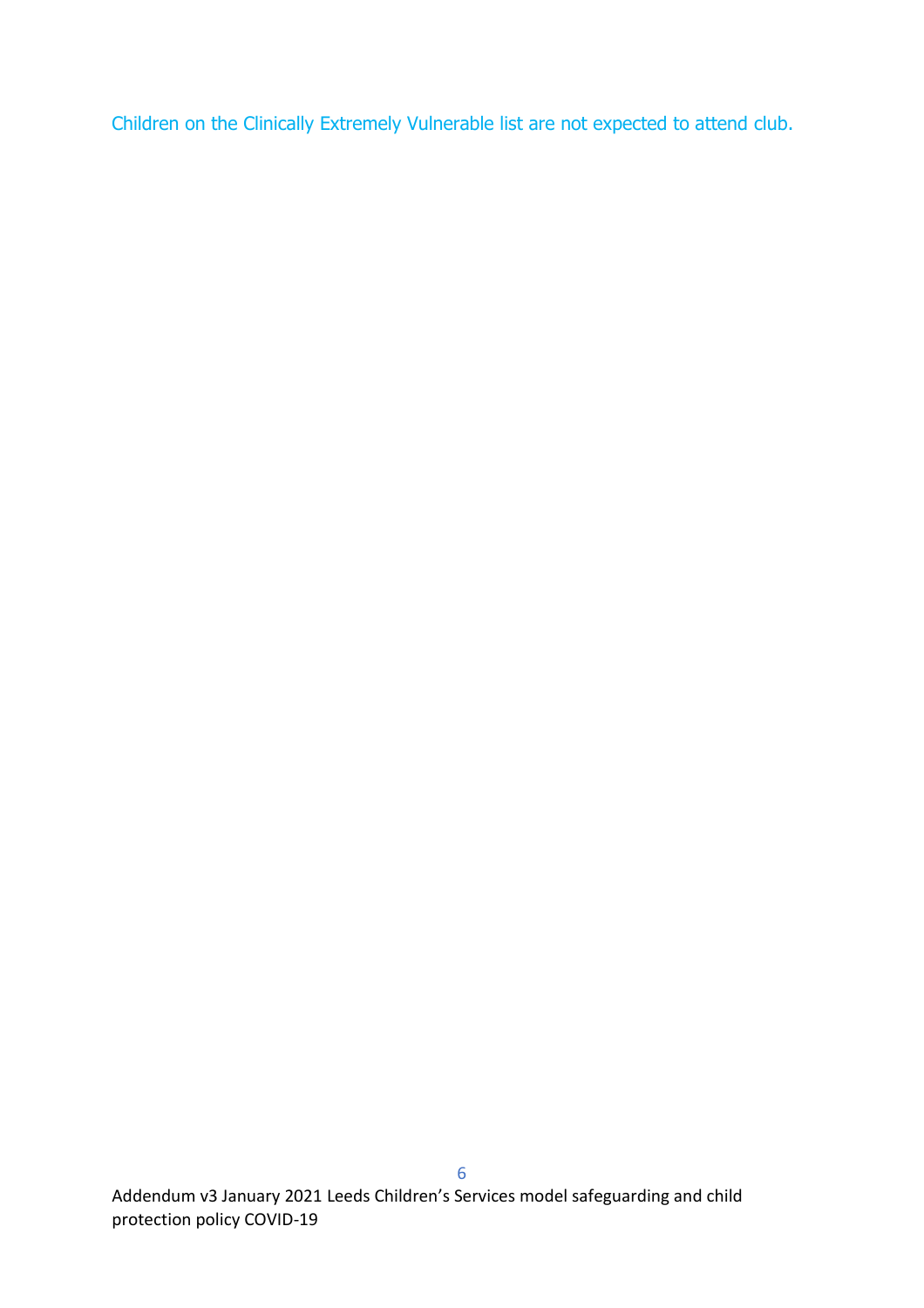# <span id="page-6-0"></span>**6. Designated Safeguarding Lead**

Whitkirk Kids Club has a Designated Safeguarding Lead (DSL) and a Deputy DSL.

The Designated Safeguarding Lead is: Jill Carter

The Deputy Designated Safeguarding Lead is: Joel Davy

The optimal scenario is to have a trained DSL (or deputy) available on site. Where this is not the case a trained DSL (or deputy) will be available to be contacted via phone or online video - for example when working from home.

Where a trained DSL (or deputy) is not on site, in addition to the above, a senior leader will assume responsibility for co-ordinating safeguarding on site.

This might include updating and managing access to child protection records both offline or online management system, and liaising with the offsite DSL (or deputy) and as required liaising with children's social workers where they require access to children in need and/or to carry out statutory assessments at the school or college.

It is important that all Whitkirk Kids Club staff and volunteers have access to a trained DSL (or deputy). On each day, the staff on site will be made aware of who that person is and how to contact them. All onsite staff should be made aware of the children's services education safeguarding team consultation line number (0113 3789685) should a DSL be unavailable and they require safeguarding advice.

The DSL will continue to engage with social workers, and attend all multi-agency meetings, which can be done remotely.

The senior DSL will ensure that operational staff with designated safeguarding responsibilities, access regular supervision, which can be undertaken remotely through electronic communications (e.g. skype, mobile communications etc..)

# <span id="page-6-1"></span>**7. Reporting a concern**

Where staff have a concern about a child, they should continue to follow the process outlined in the school Safeguarding Policy. This includes making a report and formally recording concerns via the clubs' electronic safeguarding systems, (e.g. CPOMS) which can be done remotely. Or secure email systems with completed cause for concern forms attached.

Staff are reminded of the need to report any concern immediately and without delay.

Addendum v3 January 2021 Leeds Children's Services model safeguarding and child protection policy COVID-19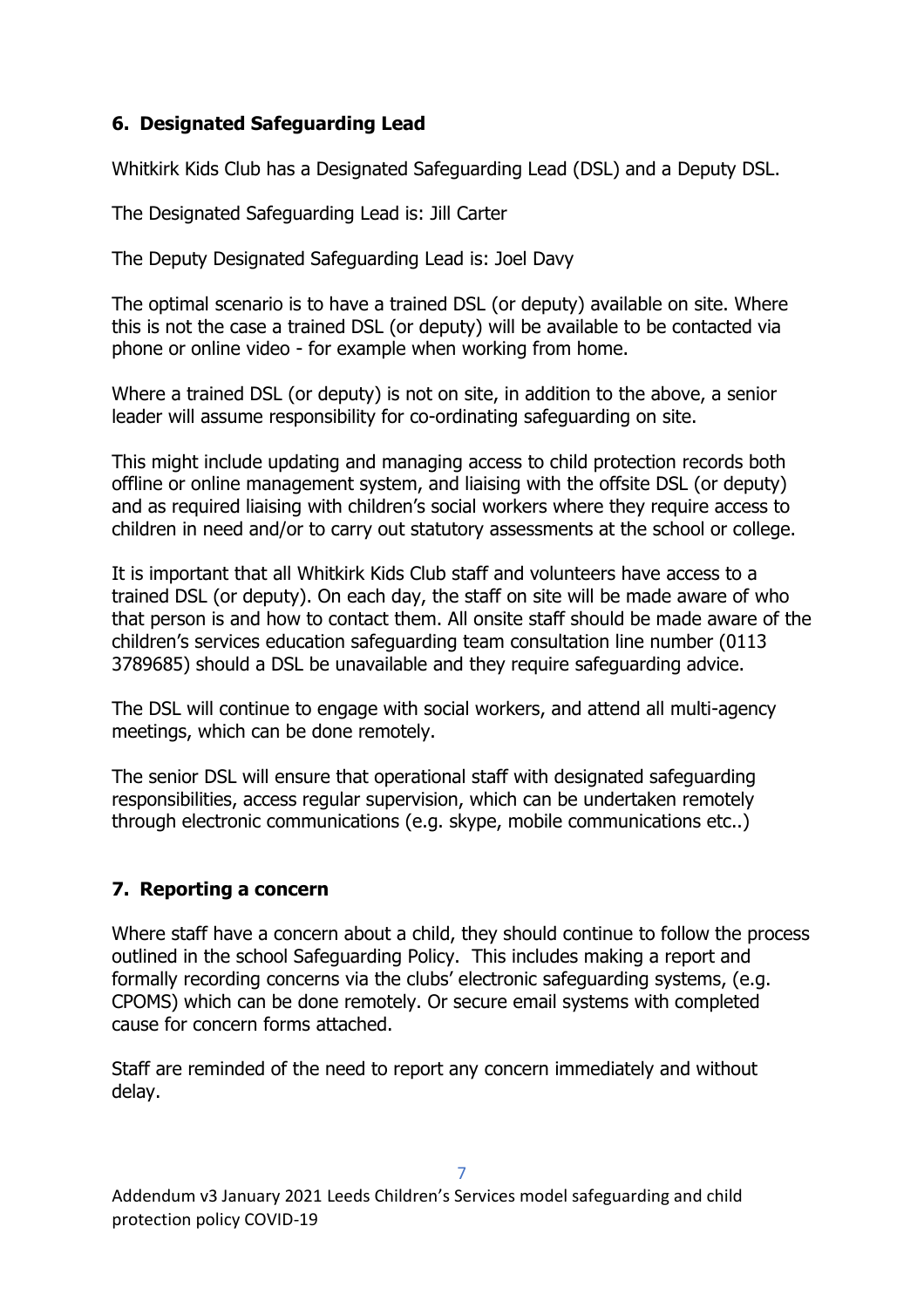Where staff are concerned about an adult working with children in the club, they should contact - (Jill Carter, 0113, 2602411whikidz@hotmail.com). If there is a requirement to make a notification to Mrs Carter whilst away from Club, this should be done verbally and followed up with an email to her.

Concerns around Mrs Carter should be directed to School Headteacher: Helen Stout [\(stouth@wps.rklt.co.uk\)](mailto:stouth@wps.rklt.co.uk)

All staff must follow Part 4 of Keeping Children Safe in Education (2020) and the local authority model safeguarding model child protection policy (section 10.2) guidance for managing allegations against staff. The case manager must use the local authority designated officer (LADO) notification form (see Appendix 13 of local authority model safeguarding model child protection policy) in order to assess the level of concern. As part of this initial consideration, the case manager should consult with their school's HR Advisor/provider/contact. The completed LADO notification form must be sent to [lado@leeds.gov.uk](mailto:lado@leeds.gov.uk) within one working day of the allegation being made.

The education safeguarding team manager (Raminder Aujla [raminder.aujla@leeds.gov.uk](mailto:raminder.aujla@leeds.gov.uk) ) will continue to offer support in the process of managing allegations.

#### <span id="page-7-0"></span>**8. Safeguarding Training and induction**

For the period COVID-19 measures are in place, a DSL (or deputy) who has been trained will continue to be classed as a trained DSL (or deputy) even if access to their refresher training delayed. Refresher safeguarding training for all staff can be accessed remotely through<https://www.leedsforlearning.co.uk/>

All existing school staff have had safeguarding training and have read part 1 of Keeping Children Safe in Education (2020). The DSL should communicate with staff any new local arrangements, so they know what to do if they are worried about a child.

Where new staff are recruited, or new volunteers enter Whitkirk Kids Club, they will continue to be provided with a safeguarding induction and training. The local authority education safeguarding team child protection training offer can be accessed remotely through <https://www.leedsforlearning.co.uk/>

Upon arrival, new staff will be issued with the statutory safeguarding documents as outlined in Part One of Keeping Children Safe In Education 2020 including a copy of the receiving setting's safeguarding and child protection policy, guidance for safer working practice for staff working in educational settings, behaviour policy, children missing education procedures, online safety policy including acceptable use and confirmation of local processes and confirmation of DSL arrangements.

8

Addendum v3 January 2021 Leeds Children's Services model safeguarding and child protection policy COVID-19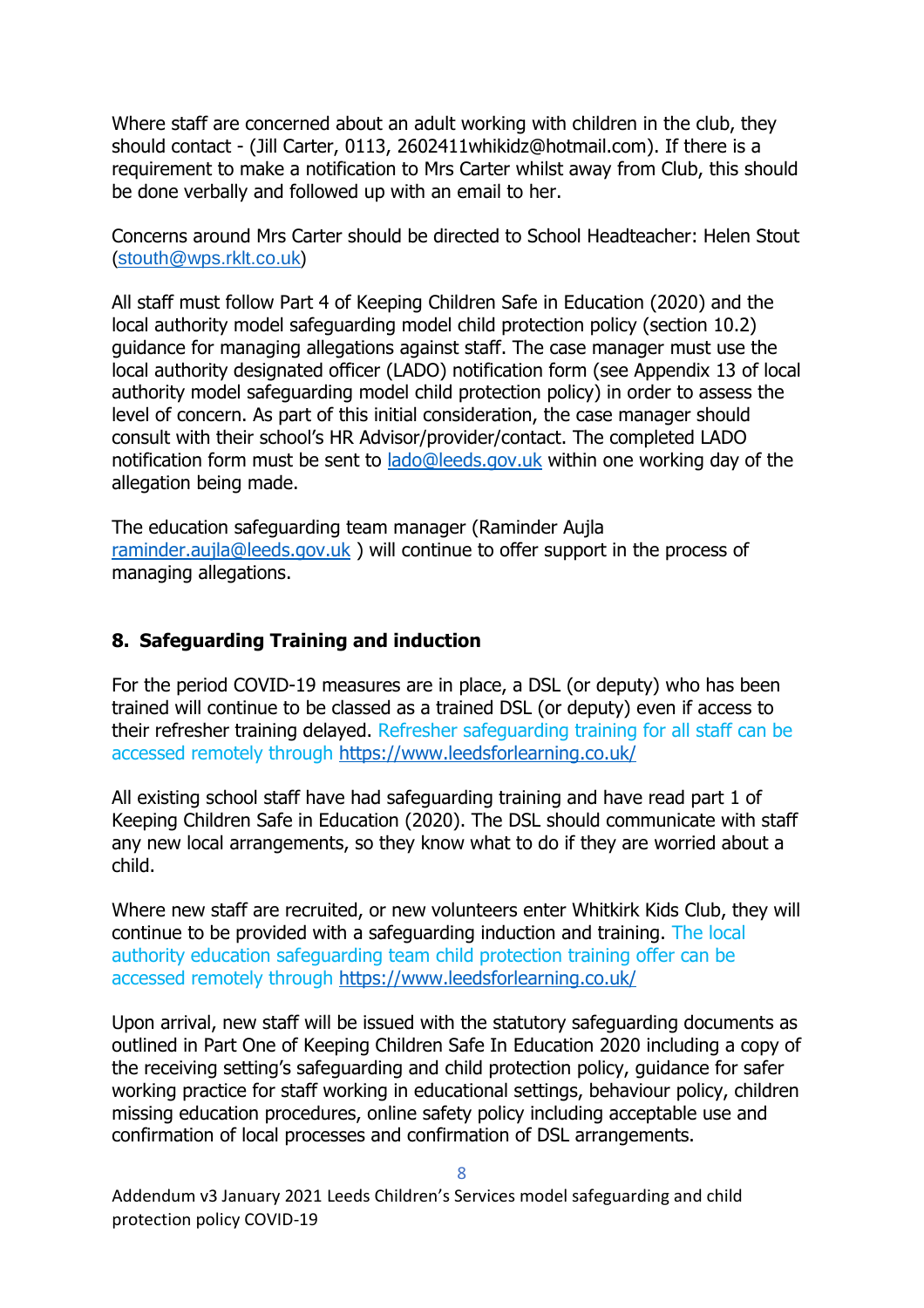## <span id="page-8-0"></span>**9. Safer recruitment/volunteers and movement of staff**

It remains essential that people who are unsuitable are not allowed to enter the children's workforce or gain access to children. When recruiting new staff, Whitkirk Kids Club will continue to follow the relevant safer recruitment processes for their setting, including, as appropriate, relevant sections in part 3 of Keeping Children Safe in Education (2020) (KCSIE).

In response to COVID-19, the Disclosure and Barring Service (DBS) has made changes to its guidance on standard and enhanced DBS ID checking to minimise the need for face-to-face contact. [https://www.gov.uk/government/news/covid-19](https://www.gov.uk/government/news/covid-19-changes-to-dbs-id-checking-guidelines) [changes-to-dbs-id-checking-guidelines](https://www.gov.uk/government/news/covid-19-changes-to-dbs-id-checking-guidelines)

If staff are deployed from another education or children's workforce setting to our Club, we will take into account the DfE supplementary guidance on safeguarding children during the COVID-19 pandemic and will accept portability as long as the current employer confirms in writing that:

- the individual has been subject to an enhanced DBS and children's barred list check
- there are no known concerns about the individual's suitability to work with children
- there is no ongoing disciplinary investigation relating to that individual

Where Whitkirk Kids Club are utilising volunteers *(including for mass testing)*, we will continue to follow the checking and risk assessment process as set out in paragraphs 183 to 188 of KCSIE (2020). Under no circumstances will a volunteer who has not been checked be left unsupervised or allowed to work in regulated activity. Undertaking COVID testing on children directly who are unable to do this themselves will meet the regulated activity requirement.

Whitkirk Kids Club will continue to follow the legal duty to refer to the DBS anyone who has harmed or poses a risk of harm to a child or vulnerable adult. Full details can be found at paragraph 179 of KCSIE (2020).

Whilst acknowledging the challenge of the current National emergency, it is essential from a safeguarding perspective that any school is aware, on any given day, which staff/volunteers will be in the Club, and that appropriate checks have been carried out, especially for anyone engaging in regulated activity. As such, Whitkirk Kids Club will continue to keep the single central record (SCR) up to date as outlined in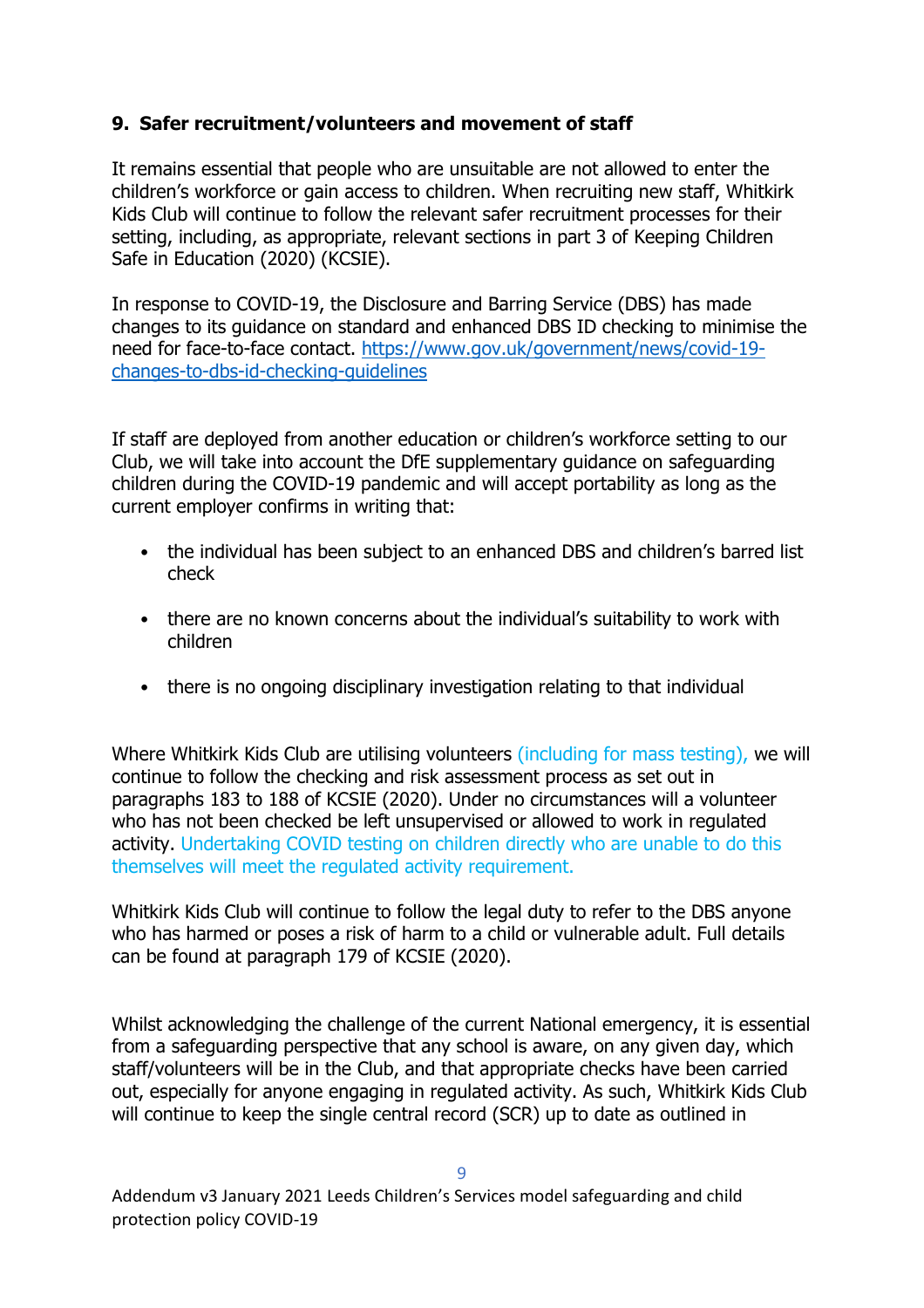paragraphs 164 to 171 in KCSIE (2020). All staff employed to conduct mass testing are added to the SCR.

## <span id="page-9-0"></span>**10. Online safety in schools and colleges**

Whitkirk Kids Club will continue to provide a safe environment, including online. This includes the use of an online filtering system.

Where students are using computers in school, appropriate supervision will be in place.

# <span id="page-9-1"></span>**11. Children and online safety away from school and college**

It is important that all staff who interact with children, including online, continue to look out for signs a child may be at risk. Any such concerns should be dealt with as per the Child Protection Policy and where appropriate referrals should still be made to children's social care and as required, the police.

Whitkirk Kids Club will ensure any use of online learning tools and systems is in line with privacy and data protection/GDPR requirements.

# <span id="page-9-2"></span>**12. Supporting children in school**

Whitkirk Kids Club is committed to ensuring the safety and wellbeing of all its students.

Whitkirk Kids Club will continue to be a safe space for all children to attend and flourish. The Club leader will ensure that appropriate staff are on site and staff to pupil ratio numbers are appropriate, to maximise safety.

Whitkirk Kids Club will refer to the Government guidance for education and childcare settings on how to implement social distancing and continue to follow the advice from Public Health England on handwashing and other measures to limit the risk of spread of COVID19.

Whitkirk Kids Club will ensure that where we care for children of critical workers and vulnerable children on site, we ensure appropriate support is in place for them.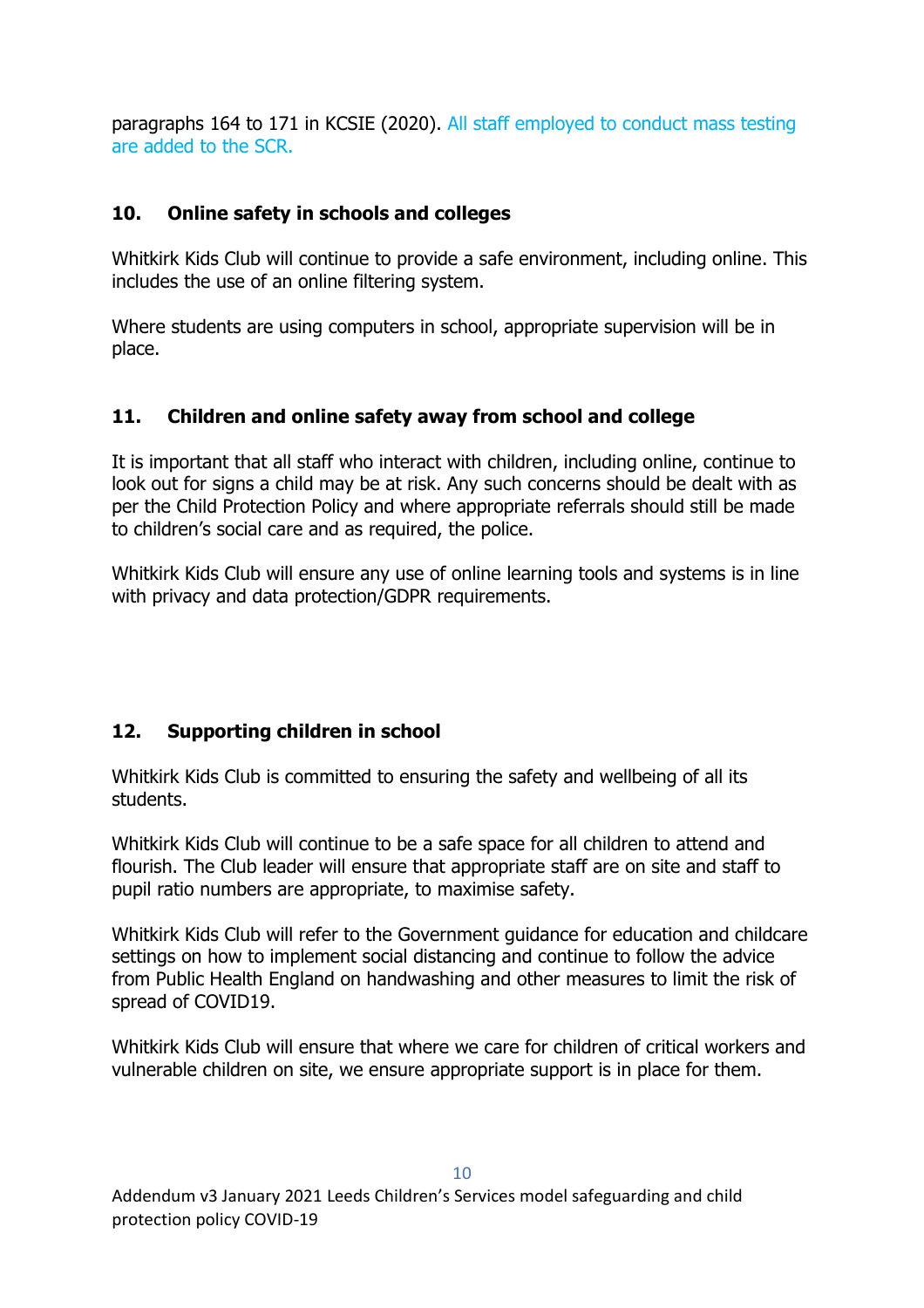Where Whitkirk Kids Club has concerns about the impact of staff absence – such as our Designated Safeguarding Lead or first aiders – we will discuss them immediately with the local authority education safeguarding team and/or health and safety team.

## <span id="page-10-0"></span>**13. Peer on Peer Abuse**

Whitkirk Kids Club recognises that during the closure a revised process may be required for managing any report of such abuse and supporting victims**.** 

Where a club receives a report of peer on peer abuse, they will follow the principles as set out in part 5 of KCSIE and of those outlined within of the Child Protection Policy.

The club will listen and work with the young person, parents/carers and any multiagency partner required to ensure the safety and security of that young person.

Concerns and actions must be recorded in keeping with club reporting and recording systems (e.g. CPOMS) and appropriate referrals made.

## <span id="page-10-1"></span>**14. Mental health and Well-Being**

Whitkirk Kids Club recognises that the current exceptional circumstances may affect the mental health and well-being of pupils, parents and staff in many different ways. Club will ensure that they have details of appropriate support available and this will be accessible for pupils, parents and staff.

The Club should offer continue to support pastoral support to their pupils and seek advice from services when necessary about the universal and targeted offer around mental health and wellbeing. The Club should ensure that there is a plan in place for how any bereavements may be handled, including obtaining support services as appropriate.

Useful contacts/web links:

Child line: 0800 1111 www.childline.org.uk www.nhs.uk Mind.org.uk [www.gov.uk/government/publications/covid-19-guidance-for-the-public-on-mental](http://www.gov.uk/government/publications/covid-19-guidance-for-the-public-on-mental-health-and-wellbeing)[health-and-wellbeing](http://www.gov.uk/government/publications/covid-19-guidance-for-the-public-on-mental-health-and-wellbeing) [www.nhs.uk/oneyou/every-mind-matters/coronavirus-covid-19-staying-at-home-tips](http://www.nhs.uk/oneyou/every-mind-matters/coronavirus-covid-19-staying-at-home-tips)  [www.mentalhealth.org.uk/publications/looking-after-your-mental-health-during](http://www.mentalhealth.org.uk/publications/looking-after-your-mental-health-during-coronavirus-outbreak)[coronavirus-outbreak](http://www.mentalhealth.org.uk/publications/looking-after-your-mental-health-during-coronavirus-outbreak) [www.nhs.uk/conditions/stress-anxiety-depression/talking-to-children-about-feelings/](http://www.nhs.uk/conditions/stress-anxiety-depression/talking-to-children-about-feelings/)

11

Addendum v3 January 2021 Leeds Children's Services model safeguarding and child protection policy COVID-19